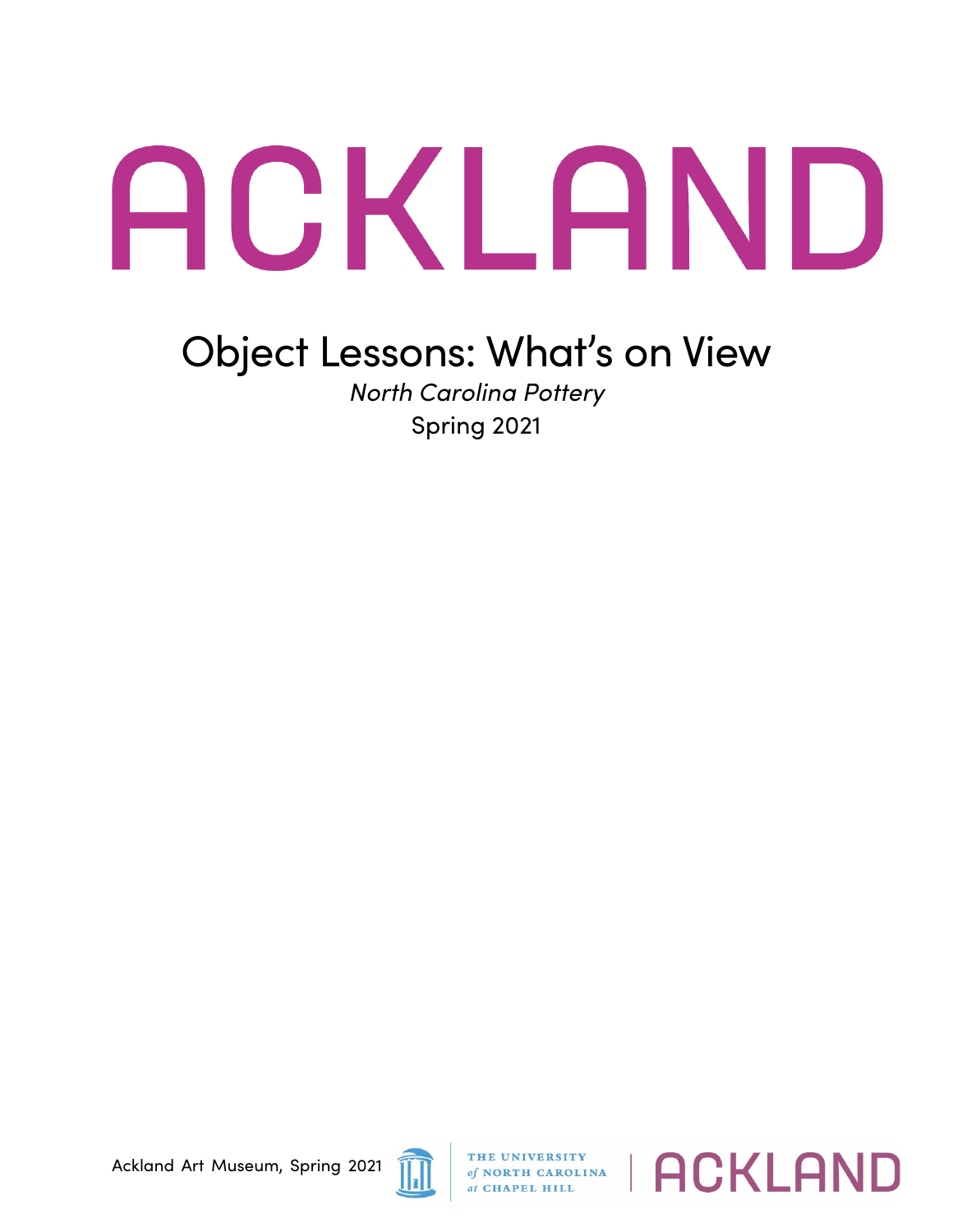| <b>Benjamin Wade Owen</b>                                                                                                                                                                                                                                                                                                                                                                                                                                                                     |  |
|-----------------------------------------------------------------------------------------------------------------------------------------------------------------------------------------------------------------------------------------------------------------------------------------------------------------------------------------------------------------------------------------------------------------------------------------------------------------------------------------------|--|
| American, North Carolina, Moore County,                                                                                                                                                                                                                                                                                                                                                                                                                                                       |  |
| Westmoore, 1904 - 1983                                                                                                                                                                                                                                                                                                                                                                                                                                                                        |  |
| <b>Tea Pot, 1960s</b>                                                                                                                                                                                                                                                                                                                                                                                                                                                                         |  |
| lead-glazed earthenware                                                                                                                                                                                                                                                                                                                                                                                                                                                                       |  |
| From the Ruth and Ira Julian Collection,                                                                                                                                                                                                                                                                                                                                                                                                                                                      |  |
| 89.37ab                                                                                                                                                                                                                                                                                                                                                                                                                                                                                       |  |
| Benjamin Wade Owen                                                                                                                                                                                                                                                                                                                                                                                                                                                                            |  |
| American, North Carolina, Moore County,                                                                                                                                                                                                                                                                                                                                                                                                                                                       |  |
| Westmoore, 1904 - 1983                                                                                                                                                                                                                                                                                                                                                                                                                                                                        |  |
| Demijohn, c. 1960s                                                                                                                                                                                                                                                                                                                                                                                                                                                                            |  |
| stoneware                                                                                                                                                                                                                                                                                                                                                                                                                                                                                     |  |
| From the Ruth and Ira Julian Collection,                                                                                                                                                                                                                                                                                                                                                                                                                                                      |  |
| 89.40                                                                                                                                                                                                                                                                                                                                                                                                                                                                                         |  |
| <b>Enoch Spinks Craven</b>                                                                                                                                                                                                                                                                                                                                                                                                                                                                    |  |
| American, North Carolina, Randolph County,                                                                                                                                                                                                                                                                                                                                                                                                                                                    |  |
| $1810 - 1893$                                                                                                                                                                                                                                                                                                                                                                                                                                                                                 |  |
| Five-Gallon Jug, c. 1850                                                                                                                                                                                                                                                                                                                                                                                                                                                                      |  |
| salt-glazed stoneware                                                                                                                                                                                                                                                                                                                                                                                                                                                                         |  |
| Ackland Fund and Gift of Howard A. Smith,                                                                                                                                                                                                                                                                                                                                                                                                                                                     |  |
| by exchange, 90.90                                                                                                                                                                                                                                                                                                                                                                                                                                                                            |  |
| Jugtown Pottery                                                                                                                                                                                                                                                                                                                                                                                                                                                                               |  |
| American, North Carolina, Moore County,                                                                                                                                                                                                                                                                                                                                                                                                                                                       |  |
| founded                                                                                                                                                                                                                                                                                                                                                                                                                                                                                       |  |
| c. 1922                                                                                                                                                                                                                                                                                                                                                                                                                                                                                       |  |
| Dogwood Vase, c. 1930s                                                                                                                                                                                                                                                                                                                                                                                                                                                                        |  |
| Chinese white-glazed stoneware                                                                                                                                                                                                                                                                                                                                                                                                                                                                |  |
|                                                                                                                                                                                                                                                                                                                                                                                                                                                                                               |  |
|                                                                                                                                                                                                                                                                                                                                                                                                                                                                                               |  |
|                                                                                                                                                                                                                                                                                                                                                                                                                                                                                               |  |
|                                                                                                                                                                                                                                                                                                                                                                                                                                                                                               |  |
|                                                                                                                                                                                                                                                                                                                                                                                                                                                                                               |  |
|                                                                                                                                                                                                                                                                                                                                                                                                                                                                                               |  |
|                                                                                                                                                                                                                                                                                                                                                                                                                                                                                               |  |
|                                                                                                                                                                                                                                                                                                                                                                                                                                                                                               |  |
|                                                                                                                                                                                                                                                                                                                                                                                                                                                                                               |  |
|                                                                                                                                                                                                                                                                                                                                                                                                                                                                                               |  |
|                                                                                                                                                                                                                                                                                                                                                                                                                                                                                               |  |
|                                                                                                                                                                                                                                                                                                                                                                                                                                                                                               |  |
|                                                                                                                                                                                                                                                                                                                                                                                                                                                                                               |  |
|                                                                                                                                                                                                                                                                                                                                                                                                                                                                                               |  |
|                                                                                                                                                                                                                                                                                                                                                                                                                                                                                               |  |
| Gift of Ann and John Sanders in honor of Ben<br>and Margaret Williams, 90.112<br>Himer Jacob Fox<br>American, North Carolina, Chatham and<br>Randolph Counties, 1826 - 1909<br>Pitcher, 19th century<br>salt-glazed stoneware<br>Gift of Charles Millard in honor of Charles<br>Zug, 2001.12.2<br>Jugtown Pottery<br>American, North Carolina, Moore County,<br>founded<br>c. 1922<br>Bowl, early 20th century<br>stoneware with "Chinese blue" glaze<br>Gift of Virginia Swain Smith, 2003.6 |  |